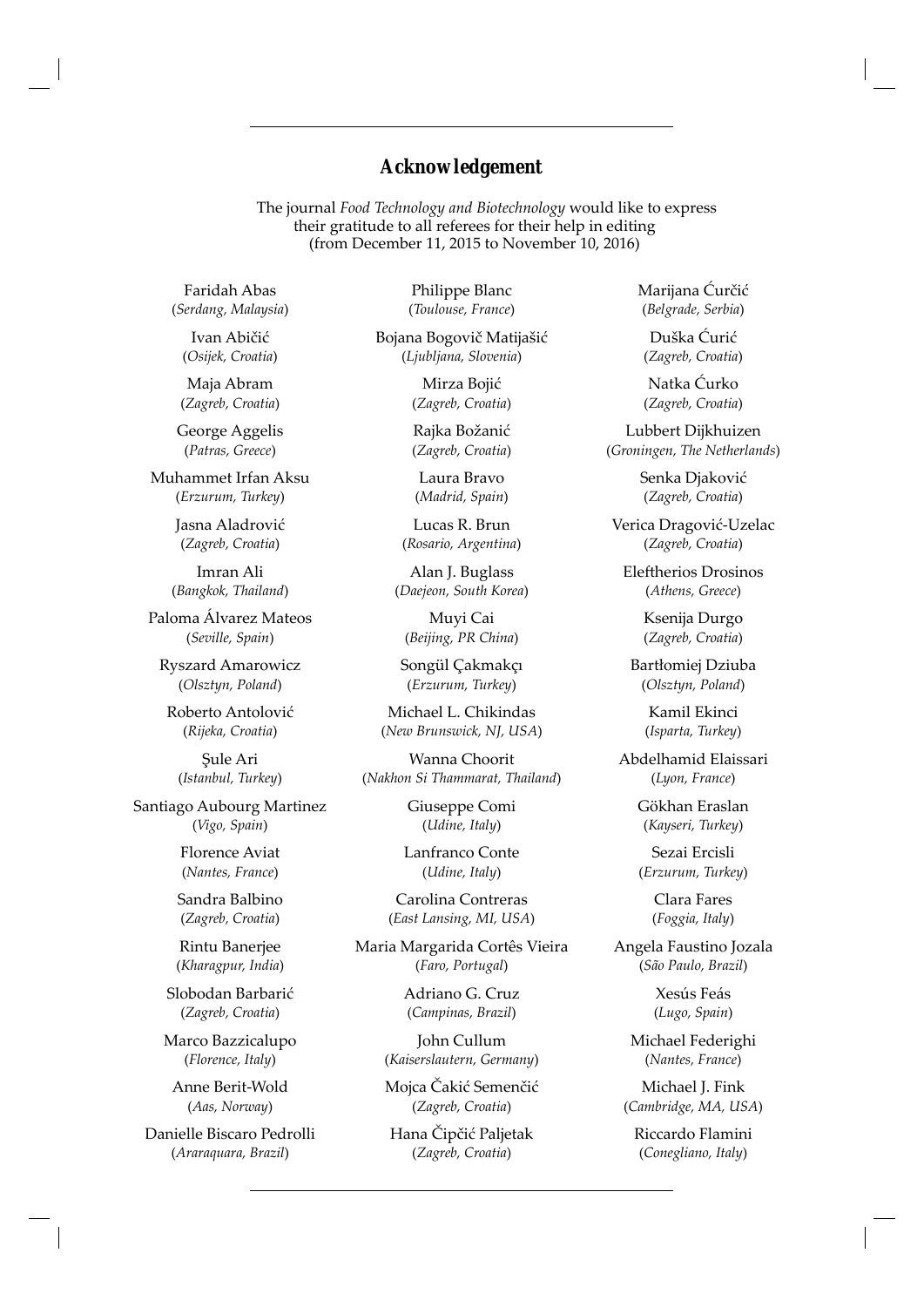Jadranka Frece (*Zagreb, Croatia*)

Hrvoje Fulgosi (*Zagreb, Croatia*)

Kata Galić (*Zagreb, Croatia*)

Sabina Galus (*Wroclaw, Poland*)

Blanca García-Almendárez (*Queretaro, Mexico*)

> Isidoro Garcia Garcia (*Cordoba, Spain*)

Dajana Gašo-Sokač (*Osij ek, Croatia*)

Masomeh Ghassem (*Bangi, Malaysia*)

Giovana Cristina Giannesi (*Campo Grande, Brazil*)

> Efstathios Giaouris (*Myrina, Greece*)

> > Brian Gibson (*Espoo, Finland*)

Krešimir Gjuračić (*Ljubljana, Slovenia*)

Shela Gorinstein (*Jerusalem, Israel*)

Kodiveri Muthukaliannan Gothandam (*Vellore, India*)

> Athanasia Goula (*Thessaloniki, Greece*)

Zorana Grabarić (*Zagreb, Croatia*)

Ralf Greiner (*Karlsruhe, Germany*)

Piotr Gulewicz (*Poznan, Poland*)

Maria Gullo (*Reggio Emilia, Italy*)

Beatriz Gullón Estévez (*Santiago de Compostela, Spain*)

> Setiyo Gunawan (*Surabaya, Indonesia*)

Reena Gupta (*Shimla, India*)

Jenny Hagenblad (*Linköping, Sweden*)

Danko Hajsig (*Zagreb, Croatia*)

Filik Hayati (*Istanbul, Turkey*)

Zoran Herceg (*Zagreb, Croatia*)

Yen-Peng Ho (*Shoufeng Township, Taiwan*)

> Predrag Horvat (*Zagreb, Croatia*)

Janez Hribar (*Ljubljana, Slovenia*)

Christian W. Huck (*Innsbruck, Austria*)

> Iain Hunter (*Glasgow, UK*)

Jacek Jaczynski (*Morgantown, WV, USA*)

> Ivone Jakaša (*Zagreb, Croatia*)

Lidija Jakobek (*Osij ek, Croatia*)

Christian James (*Grimsby, UK*)

Dubravko Jelić (*Zagreb, Croatia*)

Elisabeth J. Johnson (*Boston, MA, USA*)

> Mario Jug (*Zagreb, Croatia*)

Vanda Juranić Lisnić (*Rij eka, Croatia*)

Svetlana Kamzolova (*Pushchino, Russian Federation*)

> Jae Seong Kang (*Busan, South Korea*)

Doğan Karadağ (*Istanbul, Turkey*)

Zied Khiari (*Edmonton, Canada*) Sotirios Kiokias (*Kalamata, Greece*)

Merih Kivanç (*Eskisehir, Turkey*)

Ivana Kmetič (*Zagreb, Croatia*)

Wojciech Kolanowski (*Siedlce, Poland*)

> Martin Koller (*Graz, Austria*)

Draženka Komes (*Zagreb, Croatia*)

Mirela Kopjar (*Osij ek, Croatia*)

Blaženka Kos (*Zagreb, Croatia*)

Iztok Jože Košir (*Žalec, Slovenia*)

Tatjana Košmerl (*Ljubljana, Slovenia*)

Jasna Kovač (*Ithaca, NY, USA*)

Karin Kovačević Ganić (*Zagreb, Croatia*)

Marek Kowalczuk (*Wolverhampton, UK*)

Lukas Kozlowski (*Gött ingen, Germany*)

Branko Kozulić (*Zadar, Croatia*)

Wunwisa Krasaekoopt (*Bangkok, Thailand*)

> Danijela Krstić (*Belgrade, Serbia*)

Annette Kuehn (*Esch -sur-Alzett e, Luxembourg*)

> Mia Kurek (*Zagreb, Croatia*)

Tibela Landeka Dragičević (*Zagreb, Croatia*)

> Jasmina Lapić (*Zagreb, Croatia*)

Andreja Leboš Pavunc (*Zagreb, Croatia*)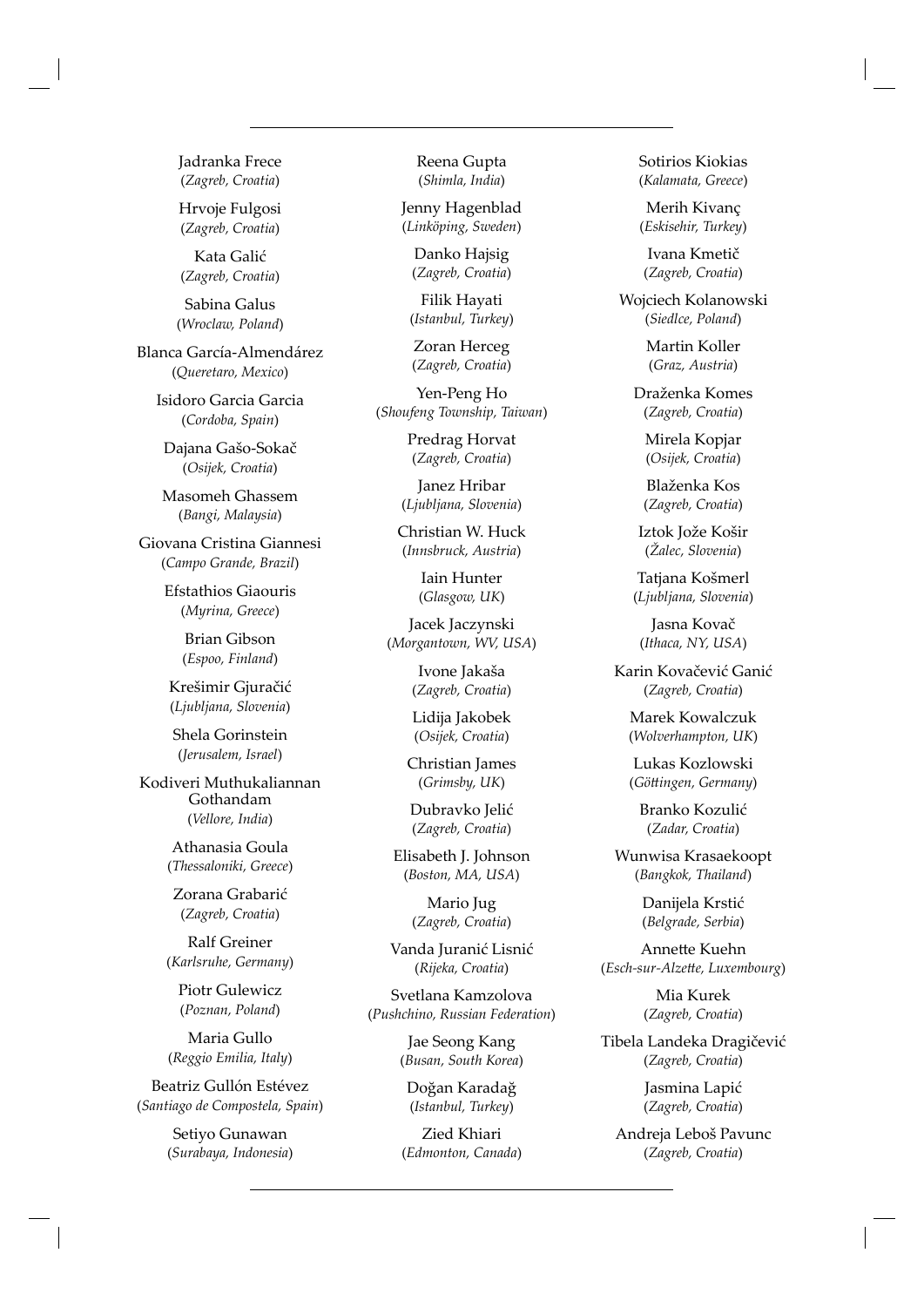Vesna Lelas (*Zagreb, Croatia*)

Ida Leskošek-Čukalović (*Belgrade, Serbia*)

> Ivana Leščić Ašler (*Zagreb, Croatia*)

Branka Levaj (*Zagreb, Croatia*)

Berislav Lisnić (*Rij eka, Croatia*)

Agustin Lopez Munguia (*Mexico City, Mexico*)

> Zaixiang Lou (*Wuxi, PR China*)

Malcolm Macaulay (*Dundee, UK*)

Ildikó Magyar (*Budapest, Hungary*)

Željan Maleš (*Zagreb, Croatia*)

Anna Maráz (*Budapest, Hungary*)

Ksenija Markov (*Zagreb, Croatia*)

Ksenija Marković (*Zagreb, Croatia*)

Ivana Marova (*Brno, Czech Republic*)

Rebeca Martín (*Jouy-en-Josas, France*)

Rodolfo Horacio Mascheroni (*La Plata, Argentina*)

> Helga Medić (*Zagreb, Croatia*)

Dina Mendonça (*Covilhã, Portugal*)

Stjepan Milardović (*Zagreb, Croatia*)

> Mirta Milić (*Zagreb, Croatia*)

David Alexander Mitchell (*Curitiba, PR, Brazil*)

> Antonia Montilla (*Madrid, Spain*)

Ramón Moreira (*Santiago de Compostela, Spain*)

> Mirna Mrkonjić Fuka (*Zagreb, Croatia*)

> > Jasna Mrvčić (*Zagreb, Croatia*)

Andrew G. Myers (*Cambridge, MA, USA*)

> George Notas (*Heraklion, Greece*)

Dubravka Novotni (*Zagreb, Croatia*)

> Lucia Oro (*Ancona, Italy*)

Mustafa Oskay (*Manisa, Turkey*)

Kadriye Özcan (*Giresun, Turkey*)

Mehmet Musa Özcan (*Konya, Turkey*)

> Ashok Pandey (*Mohali, India*)

Frederique Pasquali (*Ozzano dell'Emilia, Italy*)

Petra Patáková (*Prague, Czech Republic*)

Carolina Pena Serna (*Medellin, Colombia*)

Hrvoje Petković (*Ljubljana, Slovenia*)

Harald Pichler (*Graz, Austria*)

Vlasta Piližota (*Osij ek, Croatia*)

Andrea Pomazi (*Budapest, Hungary*)

Siraporn Potivchayanon (*Nakhon Ratchasima, Thailand*)

> Ljiljana Primorac (*Osij ek, Croatia*)

Jolanta Pulit-Prociak (*Cracow, Poland*)

Christiane Queiroz (*Rio de Janeiro, Brazil*)

Ivana Radojčić Redovniković (*Zagreb, Croatia*)

> Mohd Rafatullah (*Penang, Malaysia*)

Karumanchi Srisaila Mallikarjuna S. Raghavarao (*Mysore, India*)

Sindhu Raveendran (*Thiruvananthapuram, India*)

> Cristina Restuccia (*Catania, Italy*)

Luis Rey Navarro (*Madrid, Spain*)

Tonči Rezić (*Zagreb, Croatia*)

Irena Rogelj (*Ljubljana, Slovenia*)

Benjamín Alberto Rojano (*Medellín, Colombia*)

Cecilia Rojas de Gante (*Mexico City, Mexico*)

Ioannis G. Roussis (*Ioannina, Greece*)

Florian Rudroff (*Vienna, Austria*)

> Uğur Salgin (*Sivas, Turkey*)

Branka Salopek Sondi (*Zagreb, Croatia*)

Aleksandra Sander (*Zagreb, Croatia*)

Francisco J. Santaclara (*Vigo, Spain*)

Luis Rodriguez Saona (*Columbus, OH, USA*)

Roberto Lo Scalzo (*Milan, Italy*)

> Serkan Selli (*Adana, Turkey*)

Mauro Serafini (*Rome, Italy*)

Maria Luisa Serralheiro (*Lisbon, Portugal*)